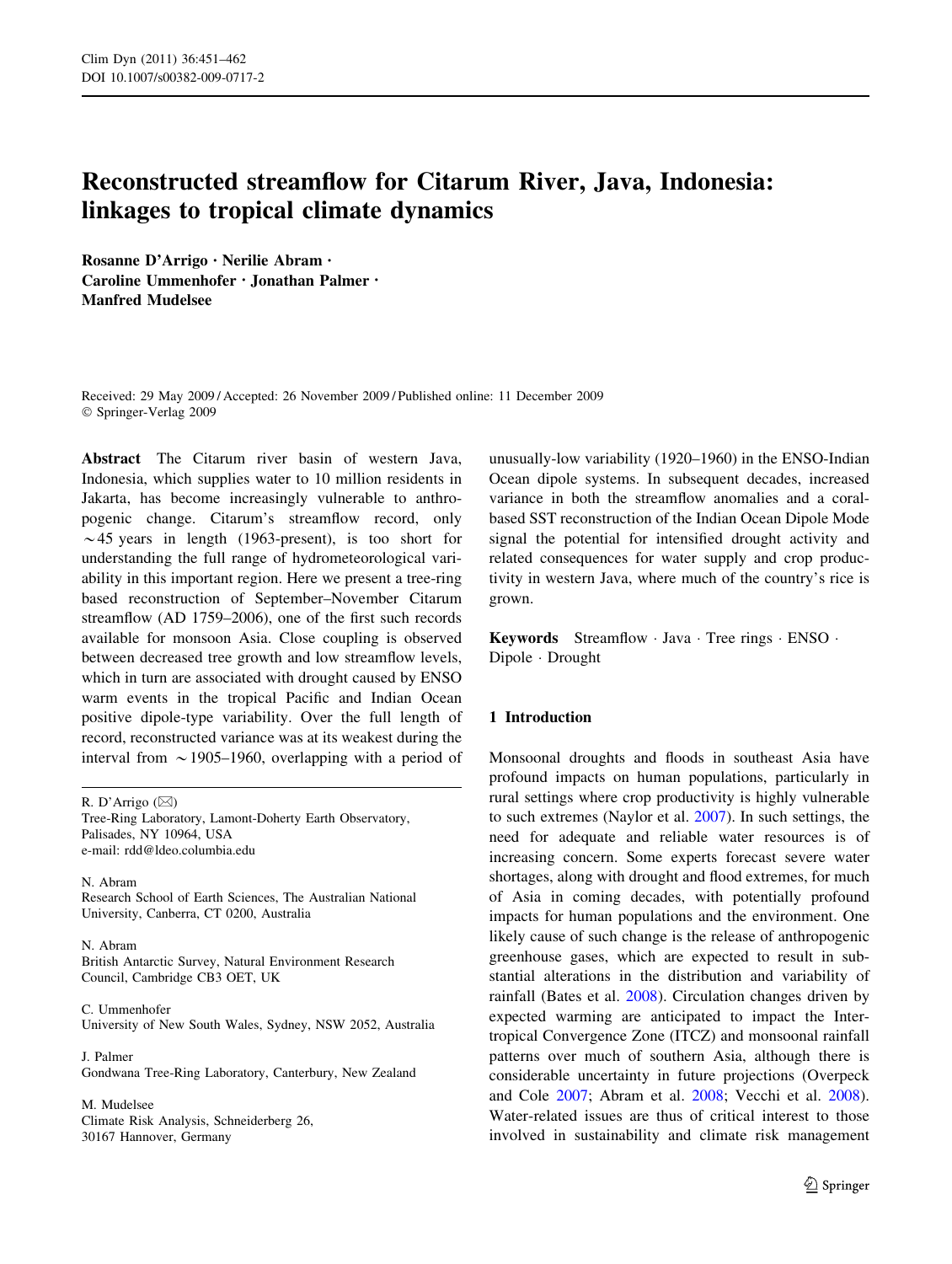<span id="page-1-0"></span>efforts in drought and flood prone regions of the globe (e.g. Boer [2007\)](#page-9-0).

In Indonesia, integrated action is needed by (local, regional, national) government, climate specialists and other planners to mitigate against the increased threats of extreme drought and related wildfires, as well as severe flood events, in areas where water demand, land use and development are rapidly on the rise (Aqil et al. [2007](#page-9-0); Overpeck and Cole [2007;](#page-10-0) Abram et al. [2008](#page-9-0); Field et al. [2009\)](#page-10-0). Indonesia's most populated locations, including the island of Java (where much of the nation's rice is grown), are particularly vulnerable to extremes in rainfall and water shortages (Boer [2007](#page-9-0)).

The Citarum River basin (Figs. 1, 2) is one of the largest watersheds on the island of Java, Indonesia. It is highly vulnerable to environmental change and is already experiencing considerable water deficits due to severe pollution, land use and development (Boer et al. [2004\)](#page-10-0). Streamflow in the Citarum basin comes mainly from rainfall during the Australasian monsoon wet season from November–April (Fig. 2). Java's monsoonal rainfall has its strongest climatic teleconnections associated with the atmosphere–ocean circulation phenomenon known as the El Niño-Southern Oscillation (ENSO) during the September–November months, at the onset of the wet season (Haylock and McBride [2001;](#page-10-0) Aldrian and Susanto [2003\)](#page-9-0). Correlation of September–November and annual Citarum streamflow is 0.78, 1963–2006, means  $122 \text{ vs } 173 \text{ m}^3$ , respectively. During El Niños, the low pressure cell over Indonesia and its associated rainfall activity moves eastward in the Pacific, causing drought across much of the country (Allan [2000](#page-9-0)). Cold sea surface temperature (SST) anomalies off Java-Sumatra linked to the positive phase of the Indian Ocean dipole (IOD) mode, an aperiodic oscillation in the Indian Ocean, can also contribute to drought over western Indonesia, and may be linked in a three-way interplay with the Asian monsoon and ENSO (Saji et al. [1999](#page-10-0); Ashok et al. [2007;](#page-9-0) Abram et al. [2007,](#page-9-0) [2008;](#page-9-0) Field et al. [2009](#page-10-0); Brown et al. [2009\)](#page-10-0).

Historical records of streamflow are typically limited in length for many areas of Asia and the globe. The Citarum streamflow record (Figs. 1, 2), one of the longest such time series available across monsoon Asia, is only about 45 years in length. This is clearly insufficient for understanding the potential range of hydrological variability and extremes in this region, and how this variability may be changing in a warming world. There is therefore a need for additional information on the behavior of the Citarum River and other hydrologically-important locations in monsoon Asia. Long records of streamflow variability would thus be highly useful for assessing past activity, evaluating model simulations, and other applications relevant to climate risk management (Asian Institute of



Fig. 1 Plot of Indian-Pacific Ocean Hadley Centre Global Sea Ice and Sea Surface temperature (HADISST), monthly anomalies; 1 degree area grids, 1870 to present; Rayner et al. [2003](#page-10-0), [2006](#page-10-0)). for September–November target season for 1890–2007. Inset shows locations of teak tree-ring sites (black stars) for Java used to reconstruct Citarum streamflow; blue dot is location of Mentawai coral series (Abram et al. [2008\)](#page-9-0), red outline shows location of Citarum river basin



Fig. 2 Monthly average streamflow  $(m^3/sec)$  for 1963–2006 for Citarum River, Java. Data obtained from R. Boer, Bogor National University and Ministry of Public Works, Java, Indonesia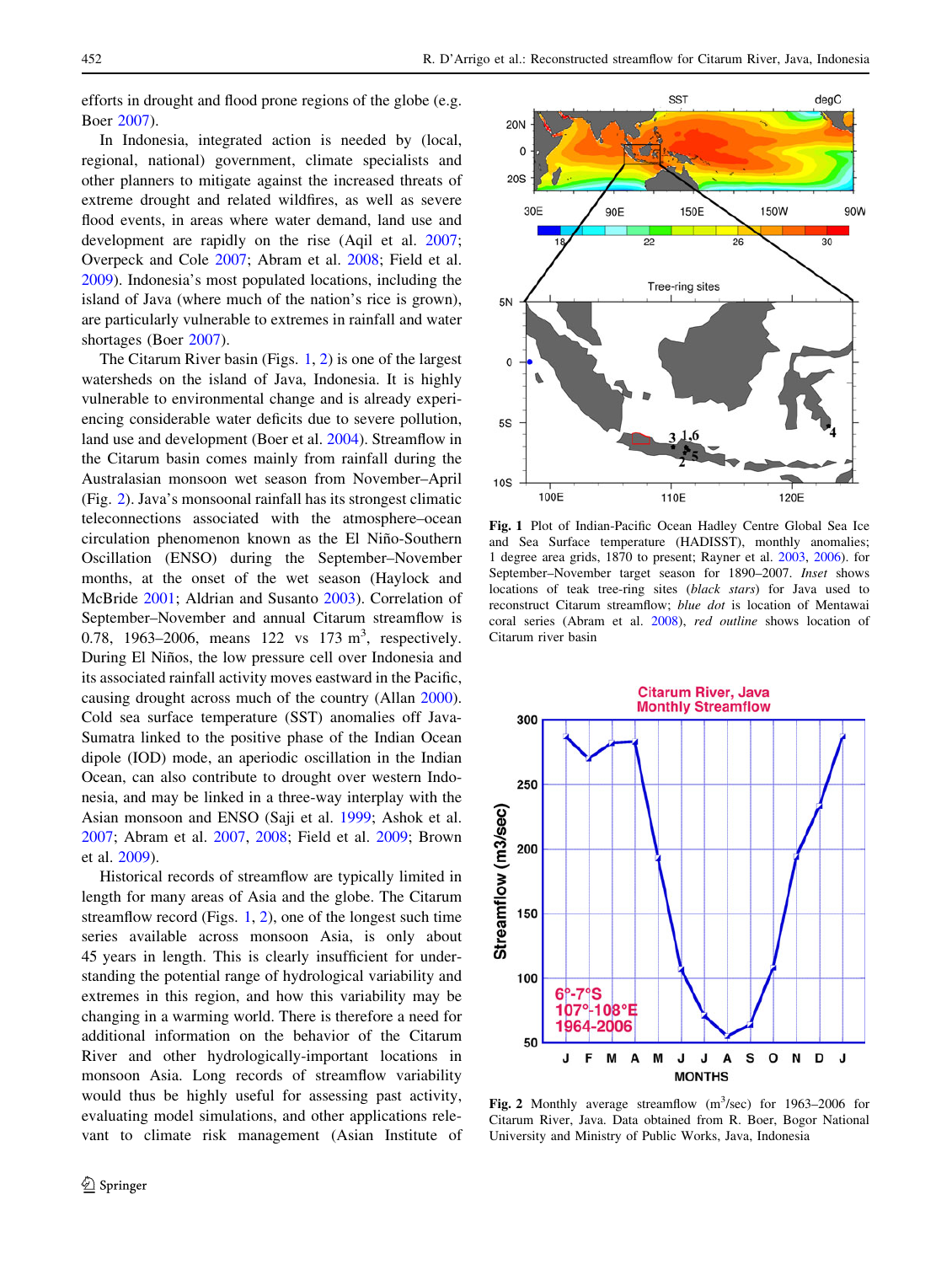Technology [2005](#page-9-0), [http://portal.iri.columbia.edu/portal/](http://portal.iri.columbia.edu/portal/server.pt) [server.pt,](http://portal.iri.columbia.edu/portal/server.pt) NOAA [2009\)](#page-10-0).

Alternatively, high-resolution, well-dated proxy records from tree rings, corals and other data archives are of considerable value for developing longer time series for analysis. Tree-ring based hydrometeorological reconstructions have been developed for numerous sites around the globe. Notably, this research includes much work in the United States (e.g. Stockton and Jacoby [1976;](#page-10-0) Cleaveland [2000;](#page-10-0) Meko et al. [2001;](#page-10-0) Woodhouse [2002;](#page-11-0) Woodhouse et al. [2006\)](#page-11-0), as well as Turkey and other locations (e.g. Akkemik et al. [2008,](#page-9-0)) However, paleostreamflow records are quite limited for Asia (e.g. for China—Gao et al. [2006,](#page-10-0) and Mongolia—Pederson et al. [2001](#page-10-0)), particularly near the equator.

In this paper, we present a tree-ring reconstruction of Citarum River streamflow that extends available instrumental observations by more than two centuries, and discuss its linkages with both tropical Indian and Pacific atmosphere–ocean climate variability. The tree-ring based Citarum River basin streamflow reconstruction was generated using a tree-ring chronology network from Tectona grandis (teak) using multiple sites across western Java and Sulawesi, Indonesia. Based on the closely coupled relationships between tree growth, rainfall, and Indo-Pacific climate for this region, this reconstruction was used to quantitatively assess past hydrometeorological variability over the pre-instrumental period. We compare this record to other observational and proxy records for the region, specifically to a coral-based index of Indian Ocean SSTs (Abram et al. [2008](#page-9-0)). Along with tropical Pacific variability linked to ENSO, Indian Ocean climatic conditions have been implicated as a dominant factor forcing drought and wetness extremes across much of Australasia (Abram et al. [2008;](#page-9-0) Ummenhofer et al. [2009](#page-10-0)).

## 2 Materials and methods

#### 2.1 Instrumental data

We use the instrumental gauge record of monthly streamflow for the Citarum Basin, west Java (Figs. [1](#page-1-0), [2](#page-1-0)) to calibrate the tree-ring reconstruction. The Citarum River has experienced considerable human modification due to land usage and other factors (Santoso and Warrick [2003](#page-10-0); Lasco et al. [2004;](#page-10-0) Boer et al. [2004,](#page-10-0) [2005,](#page-10-0) [2007\)](#page-10-0). Despite this, it correlates very strongly with large-scale climate variables, e.g. the Southern Oscillation Index (May–July,  $r = 0.49$ , 0.0007,  $n = 44$ ) and Dipole Mode Index or DMI (Oct-Nov HADISST,  $r = -0.75, 0.0000, n = 44$ . Albeit short, it is one of the longest and highest quality streamflow records for Indonesia, spanning from 1963-present (data from the Ministry of Public Work, Republic of Indonesia; kindly provided by Dr. R. Boer, Bogor National University, Bogor, Java, Indonesia). This reconstruction is only relevant to the Citarum station; other streamflow records for Java are typically 10 years or less in length (R. Boer, Bogor Agricultural University, pers. comm..). Gridded HADISST (global ocean surface temperature, monthly 1 degree area grids, 1870 to present, Hadley Center, UK; Rayner et al. [2003](#page-10-0)), rainfall data from the Vasclim (Variability Analysis of Surface gridded monthly rainfall dataset, Climate Observations, analysis,  $1951-2000$ ,  $0.5^{\circ}$  spatial resolution (Beck et al. [2005\)](#page-9-0), and the Kaplan Nino-3.4 SST index (1856-present, anomalies in 5S–5N, 120–170W, Kaplan et al. [1998](#page-10-0); Knutson et al. [1999\)](#page-10-0) were also used for comparison to the reconstruction, using simple and spatial field correlation analyses. Analyses were performed using KNMI Climate Explorer (<http://climexp.knmi.nl/>).

#### 2.2 Indonesian proxy data

The teak tree-ring records that have been developed for Indonesia by the Lamont-Doherty Earth Observatory's Tree-Ring Laboratory (TRL-LDEO) have been described in detail elsewhere, and have been shown to be sensitive to past drought variability (D'Arrigo et al. [2006a](#page-10-0), [b](#page-10-0), [2008\)](#page-10-0) (Table [1\)](#page-3-0). The teak sites are typically natural plantations that are mainly found in central and east Java. Although not definitively proven, it is generally believed that teak was introduced in Java from mainland south Asia many centuries ago. These natural plantations are typically sites that have been retained as natural parks and are not managed by irrigation or other modifications. Some of these records, along with coral data for the region, were used previously to reconstruct warm pool SSTs (D'Arrigo et al. [2006a\)](#page-10-0) and the Palmer Drought Severity Index (PDSI), a metric that incorporates both precipitation and temperature information (Dai et al. [2004;](#page-10-0) D'Arrigo et al. [2006b](#page-10-0), [2008](#page-10-0)). Relationships were identified between Java drought and tropical Pacific (ENSO) and Indian Ocean (dipole) climate parameters, including SST variability (D'Arrigo and Wilson [2008](#page-10-0); D'Arrigo et al. [2006b](#page-10-0), [2008\)](#page-10-0). This work has been part of a larger-scale project to reconstruct the climate of monsoon Asia for the past millennium (Buckley et al. [2006](#page-10-0); ([http://www.ldeo.columbia.edu/res/fac/trl/research/](http://www.ldeo.columbia.edu/res/fac/trl/research/AsiaMonsoon/AsiaOverview.html) [AsiaMonsoon/AsiaOverview.html\)](http://www.ldeo.columbia.edu/res/fac/trl/research/AsiaMonsoon/AsiaOverview.html). These records together provide good coverage across the island of Java, the region of most relevance to this paper.

We also utilize the coral-based reconstruction of the Indian Ocean Dipole Mode Index (DMI SST) (Abram et al. [2008](#page-9-0); Fig. [1\)](#page-1-0), which includes coral oxygen isotope data for the Mentawai Islands, off Sumatra, western Indonesia, for independent validation of the Citarum streamflow reconstruction. This record is based upon a suite of coral isotopic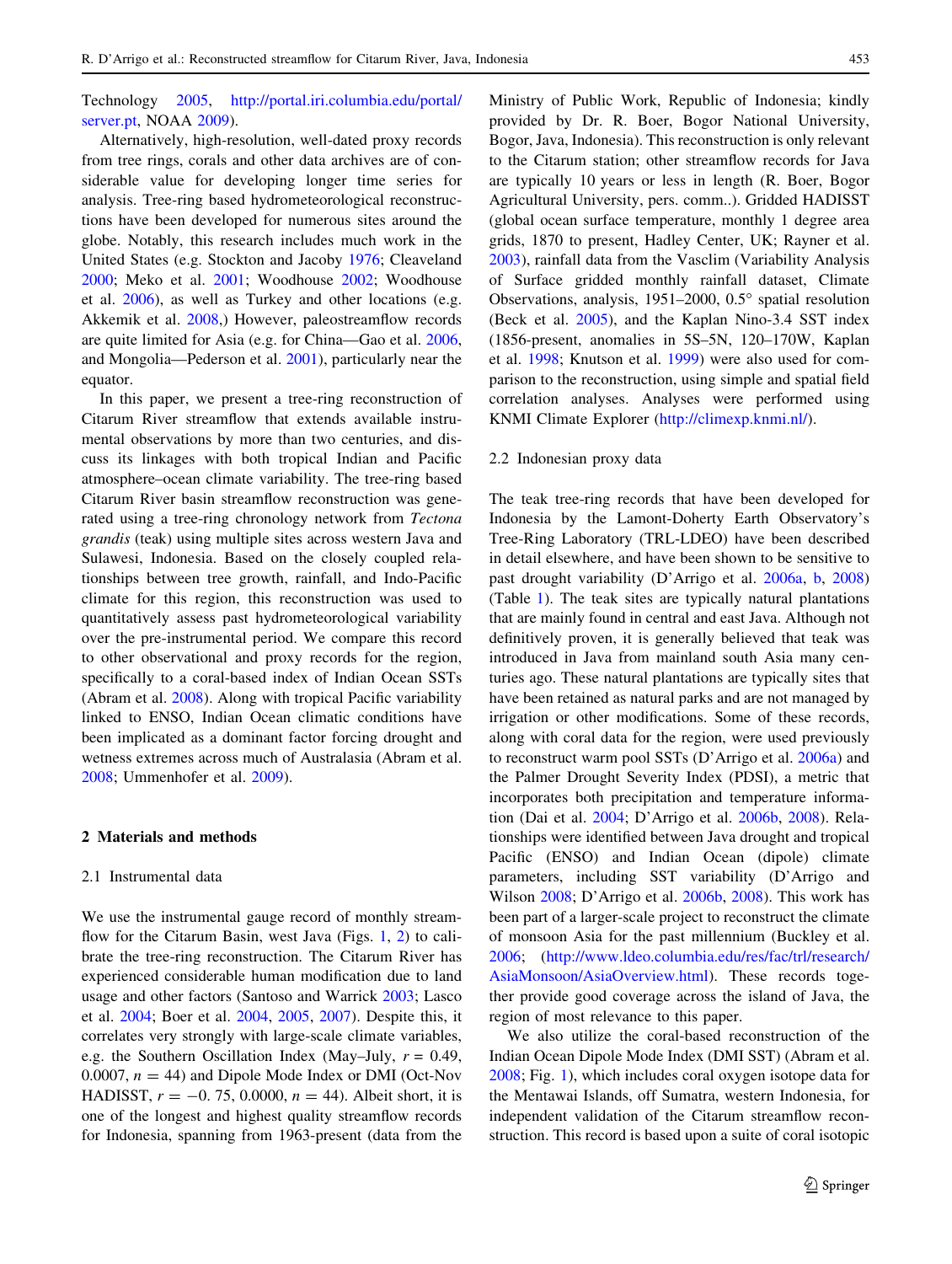<span id="page-3-0"></span>Table 1 Tree-ring site information for six candidate chronology predictors used in nested regression models to reconstruct Citarum River, Java streamflow

| Site name                                                     | Record length | Longitude               | Latitude            | Correlation<br>year $t(t+1)$ |
|---------------------------------------------------------------|---------------|-------------------------|---------------------|------------------------------|
| 1. Bekutuk                                                    | 1834-2004     | $111.22^{\circ}E$       | $7.07\textdegree$ S | $0.61(-0.22)$                |
| 2. Donoloyo Cagar Alam                                        | 1746-2004     | $111.12$ <sup>o</sup> E | $7.52\textdegree$ S | 0.18(0.020)                  |
| 3. Pagerwunung Darupono                                       | 1820-2004     | $110.16^{\circ}E$       | $7.02\textdegree$ S | $0.42(-0.52)$                |
| 4. Muna                                                       | 1673-2005     | $123.00^{\circ}E$       | 5.30°S              | $0.52(-0.29)$                |
| 5. Sakla (combined Saradan, Klangon Natural Forest)           | 1812-2004     | $111.43^{\circ}E$       | 7.29°S              | $0.14(-0.29)$                |
| 6. RBGB (combined Randublatung. Gubug Payung, Bekutuk, Begin) | 1879-2004     | $111.25^{\circ}E$       | $7.06\textdegree$ S | $0.75(-0.13)$                |

Record lengths are truncated to only include periods represented by more than 10 individual tree-ring series (radii). The number of series in each chronology are as follows: Bekutuk (20), Donoloyo (13), Pagerwunung (19), Muna (39), Sakla (45) and RBGB (71). Two series (Sakla and RBGB) represent composites in which data from individual sites was merged to improve sample replication. Correlations (r) with instrumental streamflow data for 1963–2000 common period are indicated for years  $t$ , the current year of growth, and  $t + 1$ , in parentheses. Positive correlations in current year reflect tendency for greater radial growth of teak when precipitation and streamflow are above average

Table 2 Calibration and verification statistics for four nested reconstruction models. Ar<sup>2</sup>: variance explained in calibration period, accounting for degrees of freedom

| Proxy nests                  | Calibration period | Verification period | $ar^2$ (%) | $\boldsymbol{P}$ | RE   | CE   | Sign test      |
|------------------------------|--------------------|---------------------|------------|------------------|------|------|----------------|
| 1. 6 Proxy Series: 1834–2000 | 1963-2000          |                     | 53         |                  |      |      |                |
|                              | 1963-1979          | 1980-2000           | 66         | 0.68(0.00)       | 0.44 | 0.43 | $15+5-$ (0.02) |
|                              | 1980-2000          | 1963-1979           | 38         | 0.87(0.00)       | 0.73 | 0.73 | $12+4-$ (0.04) |
| 2. 5 Proxy Series: 1830–2000 | 1963-2000          |                     | 46         |                  |      |      |                |
|                              | 1963-1979          | 1980-2000           | 61         | 0.64(0.00)       | 0.36 | 0.36 | $14+6- (0.06)$ |
|                              | 1980-2000          | 1963-1979           | 28         | 0.81(0.00)       | 0.60 | 0.60 | $12+4-$ (0.04) |
| 3. 4 Proxy Series: 1820-2000 | 1963-2000          |                     | 37         |                  |      |      |                |
|                              | 1963-1979          | 1980–2000           | 51         | 0.61(0.00)       | 0.31 | 0.31 | $15+5-$ (0.02) |
|                              | 1980-2000          | 1963-1979           | 24         | 0.78(0.00)       | 0.53 | 0.52 | $12+4-$ (0.04) |
| 4. 3 Proxy Series: 1759–2000 | 1963-2000          |                     | 11         |                  |      |      |                |
|                              | 1963-1979          | 1980-2000           | 35         | 0.51(0.01)       | 0.21 | 0.21 | $14+6- (0.06)$ |
|                              | 1980-2000          | 1963-1979           | 18         | 0.59(0.01)       | 0.30 | 0.30 | $12+4-$ (0.04) |

P Pearson's correlation coefficient, positive (negative) Sign Test results for calibration period indicate number of years in which tree-ring estimates correctly,  $+$  (incorrectly,  $+$ ) track sign of observations (Cook and Kairiukstis [1990\)](#page-10-0)

Verification: RE reduction of error, CE coefficient of efficiency statistics Note that sample size reaches a minimum of 30 series for the early period of the least replicated nest (3 proxies, at least 10 samples each, 1759–2000), increasing to over 200 for the most replicated recent nest (1834–2000, 6 proxies) (see Table 1)

records from across the Indian Ocean with a common period since 1846. These data were used to develop a basin-wide gradient index of SST variability linked to the IOD system, ENSO and the Asian monsoon.

#### 2.3 Reconstruction development and analysis

Standard methods of dendroclimatic reconstruction development were used herein (Cook [1985;](#page-10-0) Cook and Kairiukstis [1990\)](#page-10-0). As outlined in prior studies (D'Arrigo et al. [2006a,b](#page-10-0)), the raw tree-ring series for Java were detrended following a power transformation technique (Cook and Peters, [1997](#page-10-0)). A two-step procedure was utilized, which involved stabilization of variance using a power transformation (based on local mean and standard deviation). The potential for end fitting-type bias is minimized by calculating residuals from expected growth curves, rather than ratios. Detrending was performed using negative exponential or linear negative/zero slope functions prior to generation of final ring-width chronologies for the sites in Java. Sample depth decreases back in time because older trees, particularly for the commercially valuable teak, are relatively rare in Java today. In order to improve early sample depth, raw data from some sites were composited (D'Arrigo et al. [2006a,](#page-10-0) [b\)](#page-10-0). Thus, raw ring width measurements for a few sites were combined prior to generation of final chronologies. Rigorous calibrationverification statistics (Cook and Kairiukstis [1990](#page-10-0)) were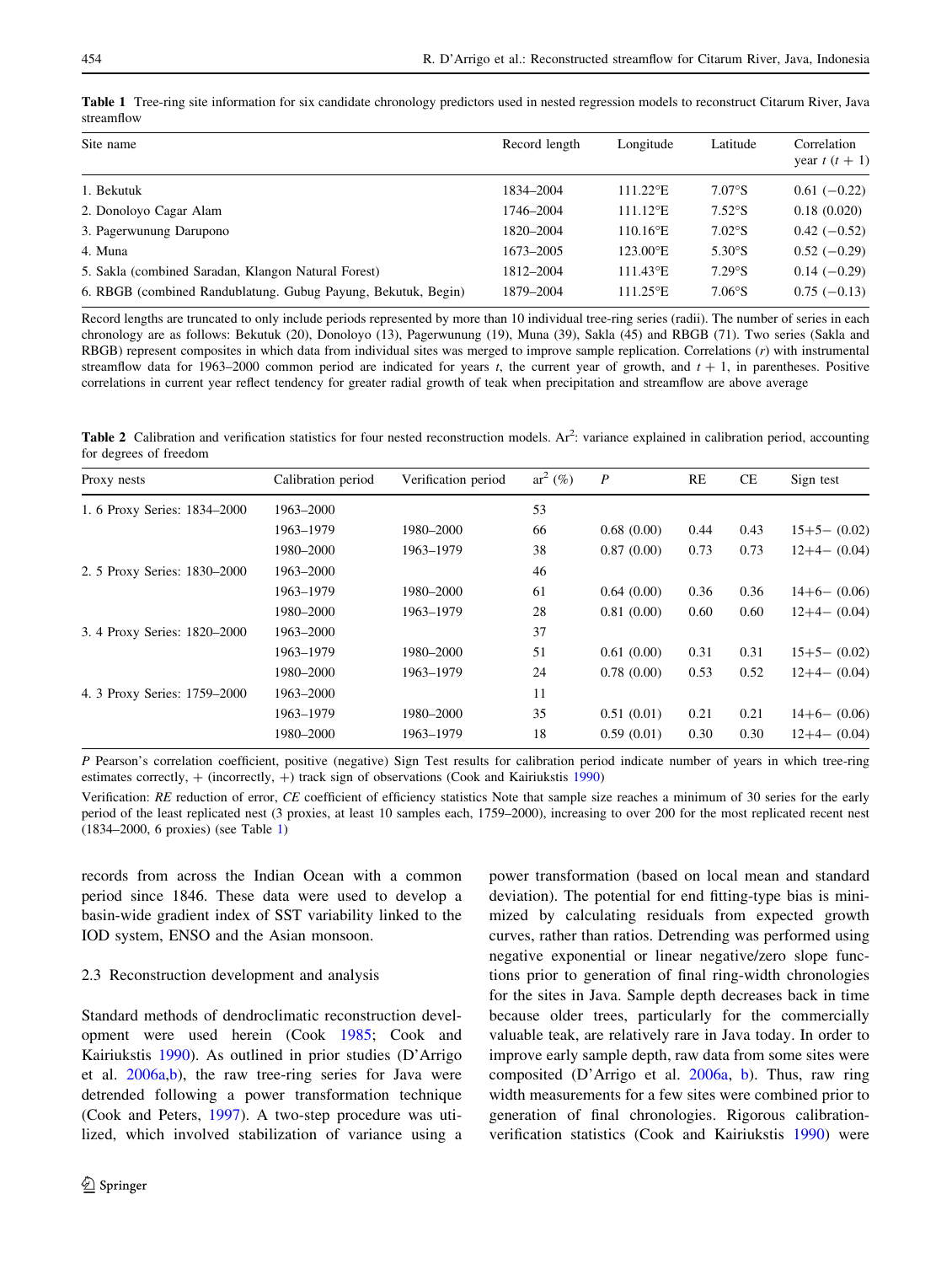<span id="page-4-0"></span>used to test the statistical significance and reliability of the 300 reconstruction (Table [2\)](#page-3-0). These include the reduction of error (RE), coefficient of efficiency (CE), sign test (ST), 250 and Pearson's correlation coefficient (Fritts [1976;](#page-10-0) Cook and Kairiukstis [1990](#page-10-0)). A split period calibration-verifica-200 tion scheme was applied. Principal components regression STREAMFLOW (M3) 150 100

analysis (Cook and Kairiukstis [1990](#page-10-0)) was the method used to develop the reconstruction of Citarum streamflow. A nested record was generated in order to optimize the length of the reconstructed series (Cook et al. [2002](#page-10-0); D'Arrigo et al. [2006a](#page-10-0), [b\)](#page-10-0). This is needed because, as noted above, replication weakens going back in time, as the number of tree-ring samples typically declines in the earlier part of the record, typical of proxy data. This process was taken iteratively as each proxy series left the data matrix, until the final longest proxy series remained. For this study, six candidate chronology predictors (see Table [1](#page-3-0)) were utilized and four nested series were developed. To derive the final reconstruction, the mean and variance of each nested series were adjusted (normalized) to that of the most replicated nest in order to minimize artifact-related changes in variance through time, with the relevant sections of each nested series then all spliced together to derive the final reconstruction.

The reconstruction is most robust at higher frequencies, since the instrumental streamflow time series for the September–November season has no autocorrelation, and since the proxies were prewhitened to remove persistence (there are varying degrees of coherency at low frequencies for some series (Cook and Kairiukstis [1990\)](#page-10-0). Lags t and  $t + 1$ were used in the regression (Cook and Kairiukstis [1990\)](#page-10-0).

Trends in the recurrence rate of low flow and high flow streamflow events were tested against the null hypothesis of constant recurrence rate. A Gaussian kernel analysis was employed for this purpose (Mudelsee et al. [2003](#page-10-0)), for which the event threshold was set at  $-1$  sigma for low flow and  $+1$  sigma for high flow events, with the data normalized for the 1963–2000 period of overlap between the observed and reconstructed streamflow data. The kernel window was 35 years and 10,000 bootstrap simulations were used to estimate the 90% confidence interval.

## 3 Results and discussion

Our reconstruction is based upon a significant and positive relationship between tree-ring width variations of teak trees (Tectona grandis) for several sites on the island of Java east of the Citarum basin (Table [1](#page-3-0); Fig. [1](#page-1-0);) and Citarum streamflow during the months of September–November. We have not found old-growth teak sites in the more populated Citarum basin area. This relationship signifies that tree growth increases when moisture availability from



Fig. 3 Observed and estimated September–November streamflow record for Citarum River, West Java Indonesia for 1963–2000 (instrumental observations shown through 2006). Tree-ring estimates are based on most replicated nest which represents the common period for all chronology predictors (1834–2000). The tree growthstreamflow relationship, as for precipitation, tends to be stronger for dry years

rainfall, and hence streamflow, is above average. Correspondence (as measured by monthly correlation, regression analyses) between teak tree growth, streamflow and climate are consistent with prior instrumental analyses that indicate that the most coherent, large-scale climate signal over Java is related to Pacific and Indian Ocean atmosphere–ocean conditions during this dry, pre-monsoon season (Haylock and McBride [2001;](#page-10-0) Aldrian and Susanto [2003\)](#page-9-0). The final nested reconstruction based on the Java tree-ring chronologies (Table [1](#page-3-0); Fig. [1](#page-1-0)) spans from AD 1759–2006 (instrumental variance spliced onto reconstruction since 2000). Figure 3 compares the streamflow observations with those estimated in regression analysis using the tree-ring data for the most replicated (1834–2000) nest. This regression model accounts for 53% of the variance  $(ar^2)$  in streamflow observations over the common period from 1963 to 2000 (Table [2\)](#page-3-0). Some of these sites were used previously to reconstruct a Java-wide  $(5-10^{\circ}S, 105-115^{\circ}E)$ drought index, the PDSI (D'Arrigo et al. [2006b\)](#page-10-0), which is positively correlated with Citarum streamflow:  $r = 0.79$ over 1963–2002.

The entire Citarum streamflow reconstruction is presented in Fig. [4](#page-5-0), and calibration and verification statistics (Cook and Kairiukstis [1990](#page-10-0)) used to evaluate the validity and stability of the nested regression models are described in Table [2.](#page-3-0) The reconstruction demonstrates reasonably strong statistical results, although as noted the common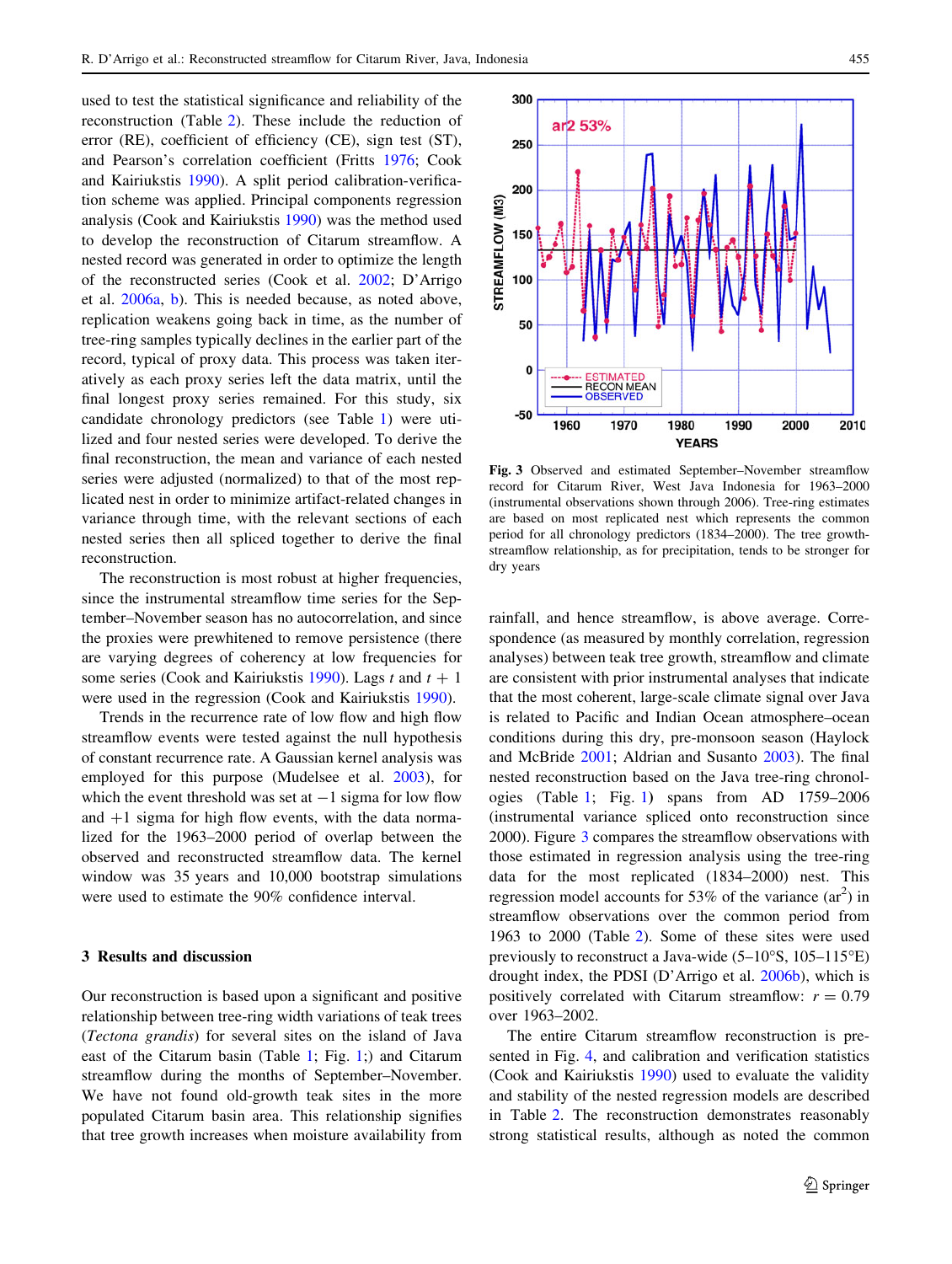<span id="page-5-0"></span>

Fig. 4 Upper plot, September–November Citarum, Java streamflow reconstruction based on teak tree rings, spanning from 1759 to 2000 (black line; solid blue line shows 5-year smoothed values). Dotted blue line shows streamflow observations since 1963. Vertical black lines denote well-known (Allan [2000](#page-9-0)) low-variance interval from 1920 to 1960 (variance 0.68; variance even lower, 0.64 over period

period available for analysis is quite short (Fig. [3](#page-4-0); Table [2](#page-3-0)). The statistical results also weaken back in time, as expected, as the number of predictors and sample size decline towards the earlier part of the record. We therefore truncated the reconstruction at 1759, when each of the individual chronologies utilized in the reconstruction is based on at least 10 individual wood samples (an arbitrary indication of sample replication; Table [1\)](#page-3-0). Although the level of explained variance weakens considerably in the early part of the record (from 53%, most replicated nest; to 11%, least replicated nest), there is still useful climatic information in even the least replicated nests, which demonstrate moderately positive reduction of error (RE) and coefficient of efficiency (CE) values. The CE is considered a particularly rigorous indicator of model skill (Cook and Kairiukstis [1990\)](#page-10-0) and can be used to conclude that there is meaningful information in the reconstruction over its length. In addition, the significant Sign Test results, nearly all statistically significant above the 0.05 level, are a good indication that the trees are correctly tracking the sign of change between the observed and reconstructed values in the instrumental period. The weakening of model stability back in time is partly related to the period of low variance described below, which appears to impart a weaker climatic signal in the tree data. The teak climate

from 1905 to 1960), and previous interval of similar length (1780–1820) that also displays low variance (0.71) relative to variance of entire record (1.01). The four nested intervals begin in 1759, 1820, 1830 and 1834. Lower plot, sliding 31-year variance of normalized streamflow reconstruction showing low variance intervals in  $\sim$  1780–1820 and 1920–1960

signal is also most robust for drought rather than flood events, as found in other tree-ring studies (Fritts [1976](#page-10-0)). This non-linearity in tree growth response is likely at least partly the explanation for larger residuals in some wet years. Correlation of the Citarum streamflow reconstruction with the Southern Oscillation Index (SOI) for June– September is  $r = 0.46$  (0.0000,  $n = 141$ , Climatic Research Unit—CRU, East Anglia, UK). For the Dipole Mode SST Index (DMI, 1958–2006, HADISST),  $r =$  $-0.59$ , August–October, 0.0000,  $n = 49$ ). Both correlations are consistent with the tendency for greater drought in Java and decreased tree growth during ENSO warm events and positive IOD events, respectively.

A low-variance period in the early-mid 20th century is nearly unique over the full length of the reconstruction (Fig. 4; variance based on normalized data is 1.01 for entire 1759–2006 period, vs 0.64 for 1905–1960 and 0.68 for 1920–1960). The latter interval of low variability has been described as a pronounced weakening in the interannual variance of the monsoon-ENSO-IOD systems, primarily detectable within the 4–7 year peak bandwidth (Kestin et al. [1998](#page-10-0); Torrence and Webster [1999](#page-10-0); Allan [2000](#page-9-0); Abram et al. [2008](#page-9-0)). The cause or causes of this low variance period are not known, but it is believed to be a system-wide phenomenon that is also linked to the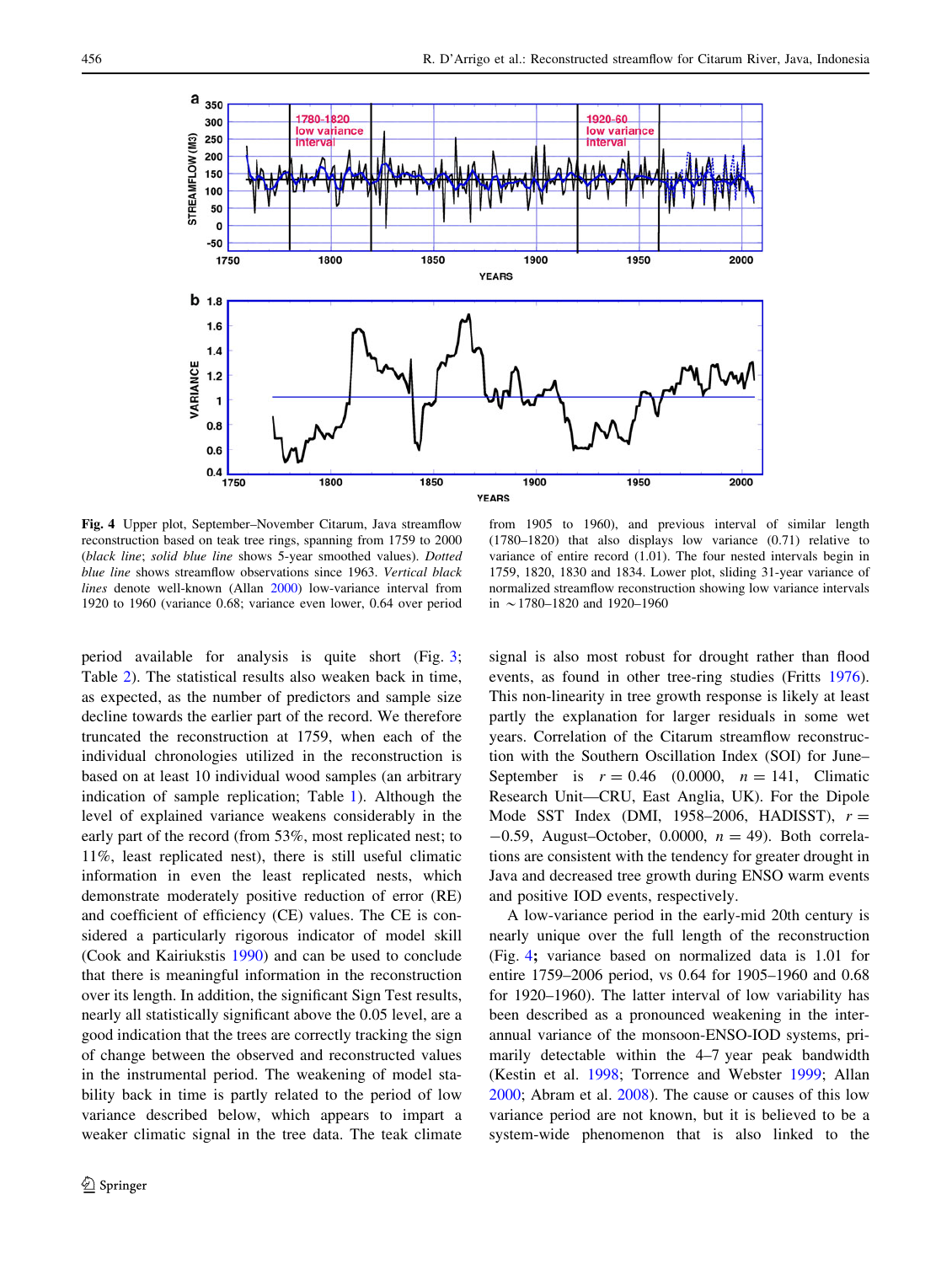<span id="page-6-0"></span>

Fig. 5 Comparison of Citarum streamflow tree-ring reconstruction with coral Dipole Mode Index (DMI) sea surface temperature (SST) reconstruction (Abram et al. [2008\)](#page-9-0), showing good agreement over recent decades for 1960–2006 common period (left plot). For the coral data we used values for the month of August, for which correlations were optimal between the two proxies; other months and seasons from August-November also showed significant but slightly lower correlations. Sign of coral record was reversed for ease of visual comparison. Results for this recent period are significant  $(r = -0.62, 0.0000, n = 47)$ , despite differences in setting (terrestrial vs. marine) and location (west Java vs across tropical Indian Ocean),

reflecting common forcing from tropical Indo-Pacific climate variability during this interval. Correlation for the entire period of overlap (right plot, 1846–2006) is  $r = -0.30, 0.0001, n = 161$ . The weakened correlations pre-1960 are likely due to several factors: the increased frequency of positive IOD's in the recent period (tree rings are typically more sensitive to drought than wet events), the low variance in the 1920–1960 period (which would decrease the largescale coherency between conditions in the Mentawai and Java areas), and the general weakening of proxy and instrumental data quality going back in time. Correlation of the coral record with actual Citarum streamflow is:  $-0.64$  (1963–2006)



Fig. 6 September–November standard deviation of SST over the periods 1921–1960 (low variance, a) and 1976–2006 (high variance, b), relative to the entire period 1921–2006. As shown in Fig. [8](#page-8-0) below, this figure demonstrates low variance in tropical Indian and Pacific Ocean conditions (ENSO and IOD) during the 1921–1960 period, relative to the later higher variance period. According to the

classification of ENSO/IOD years in a study by Ummenhofer et al. ([2009\)](#page-10-0) (their Auxiliary Table [1\)](#page-3-0), the period 1921–1960 also stands out in regard to the high number of neutral years, with 18 years without an ENSO and/or IOD event; this compares to 12 neutral years each for the periods 1881–1920 and 1961–2000

behavior of the Indian monsoon, and may involve a shift in internal atmosphere–ocean circulation variability, external forcing, or some combination of the two (see references above). Interestingly, reconstructed streamflow during an earlier period of comparable length (1780–1820) also features lower than average variance (0.71), and may indicate another time of relatively quiescent ENSO and/or IOD activity; although we caution that this event occurs during the earlier, less replicated part of the reconstruction.

Consistent with the above findings, correlation of the Citarum streamflow reconstruction with Niño-3.4 SSTs is low during the 1920–1960 period ( $r = -0.22$  (ns),  $n = 40$ ; results for September–October, slightly more optimal than September–November). Similarly, correspondence between the streamflow reconstruction and an independent, coralbased reconstruction of the Indian Ocean Dipole Mode Index (DMI SST—Abram et al. [2008](#page-9-0); Fig. 5) is low during this period ( $r = -0.20$  (ns),  $n = 41$ ); reflecting the apparent decline in coherency of the large-scale atmosphere– ocean signal in the tropical Indo-Pacific at this time. Correlation for the entire period of overlap (1846–2006) is  $r = -0.30$ , 0.0001,  $n = 161$ —correlations are strongest post-1960 ( $r = -0.62$ ; 1960–2006, 0.0000).

Other coral records from the tropical Pacific (Urban et al. [2000\)](#page-10-0), and northeastern Australia (Hendy et al. [2003\)](#page-10-0) also show weakening of linkages with ENSO, reflecting the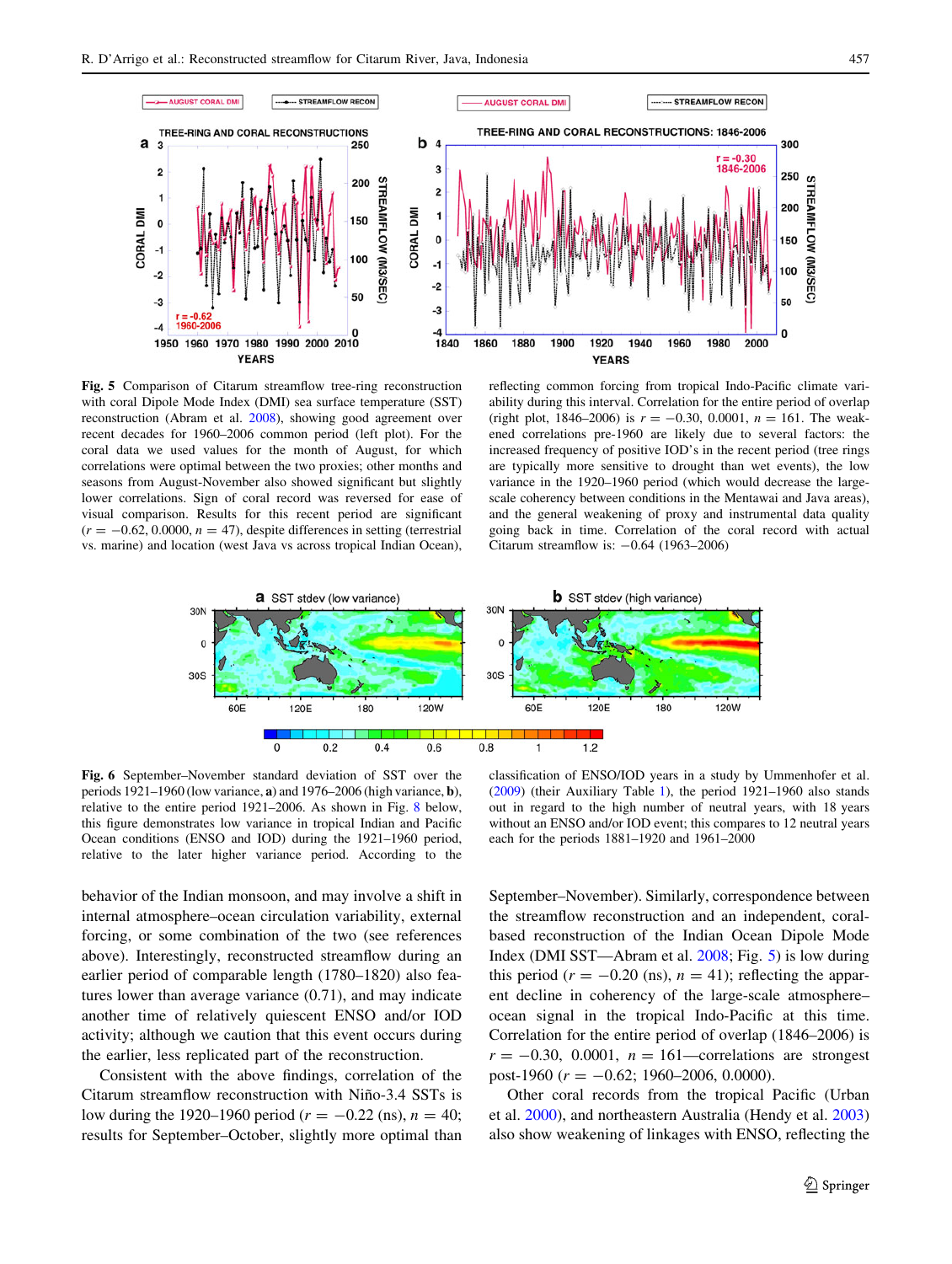Table 3 Percentage of years in  $\sim$  50 year reconstruction increments in which normalized departures of reconstructed streamflow exceed  $\pm 1$  standard deviation

| Time interval<br>(years) | High flow<br>(years) $(\% )$ | Low flow<br>(years) $(\% )$ |
|--------------------------|------------------------------|-----------------------------|
| 1759-1808 (50)           | 10                           | 10                          |
| 1809-1858 (50)           | 16                           | 8                           |
| 1859-1908 (50)           | 14                           | 20                          |
| 1909-1958 (50)           | 14                           | 10                          |
| 1959-2006 (47)           | 15                           | 23                          |
|                          |                              |                             |

Negative departures (low flow, dry) years often coincide with warm ENSO and positive IOD events, and positive departures (high flow, wet) years with cold ENSO cold and negative IOD events. Instrumental data is spliced onto reconstruction after 2000, after adjusting for mean and variance. Note that percentage of low streamflow events is the highest on record in recent decades, one indication of intensified drought activity linked to ENSO warm events and positive IOD conditions

considerable spatial extent of subdued ENSO (as well as IOD) conditions at this time (Fig. [6](#page-6-0)).

The subsequent interval (1963–2006) reveals a higher level of streamflow variance (1.23, based on reconstruction with spliced instrumental values;; decreasing slightly to 1.1 for 1963–2000, based on reconstructed values only) as well as the highest frequency of low streamflow events (events below–1 sigma) over the past two centuries (Table 3). A Gaussian kernel technique (Mudelsee et al. [2003\)](#page-10-0) quantifies this result further, showing a significant  $(p = 0.07)$  increase in the number of low streamflow events in recent decades (Fig. 7), while the recurrence rate of high flow events shows no comparable significant trend. It is likely that the regime shift in the Pacific Ocean during this interval, which has seen an increase in warm ENSO events (Urban et al. [2000](#page-10-0)), is an important factor in the increased frequency of low Citarum streamflow events. Similarly, an intensification in the frequency and magnitude of positive IOD events since the 1960's (when correlation with the streamflow record is also found to be the strongest; Fig. [5\)](#page-6-0) was detected in the coral DMI reconstruction (Abram et al. [2008\)](#page-9-0), and attributed to increased seasonal upwelling in the eastern Indian Ocean. Correlation with the two proxies is strongest in the more recent high variability interval. Changes in Indian Ocean dipole activity, specifically an absence of negative IOD events, have also been linked to an intensification of droughts in Australia in recent decades, including the ''Big Dry''of the past 10 years (Ummenhofer et al. [2009;](#page-10-0) Cai et al. [2009\)](#page-10-0).

In order to further characterize the association between Citarum streamflow and large-scale tropical climate variability, we generated spatial correlation fields of the September–November streamflow reconstruction, as well as the coral DMI reconstruction (Abram et al. [2008\)](#page-9-0), with gridded boreal autumn SST (Rayner et al. [2003](#page-10-0)) and rainfall (Beck et al. [2005](#page-9-0)) data for the tropical Indo-Pacific



Fig. 7 Recurrence of low and high streamflow events in the Citarum basin, Java. Upper panels show the streamflow reconstruction (black curve) normalized over the 1963–2000 interval that overlaps with the instrumental record. Thresholds of  $-1$  and  $+1$  standard deviation (grey dashed line) were used to identify 27 years of low flow and 45 years of high flow, respectively, since 1758. Lower panels show the recurrence interval of low flow events  $(left)$  and high flow events (right) calculated using a Gaussian kernel technique (black curve) with 90% confidence interval (shaded band) using 10,000 bootstrap

simulations and a kernel window length of 35 years. A significant increasing trend in low flow events is identified ( $p = 0.07$  in the Cox-Lewis test; similar results and significance are also observed using a threshold of  $-1.5\sigma$ ). This is consistent with similar findings of an increasing trend in the occurrence of IOD events in a coral reconstruction of the DMI (Mudelsee et al. [2003](#page-10-0); Abram et al. [2008](#page-9-0)). High streamflow events show a non-significant decreasing trend ( $p = 0.34$ ; or 0.13 with an increasing trend at the  $+1.5\sigma$ threshold)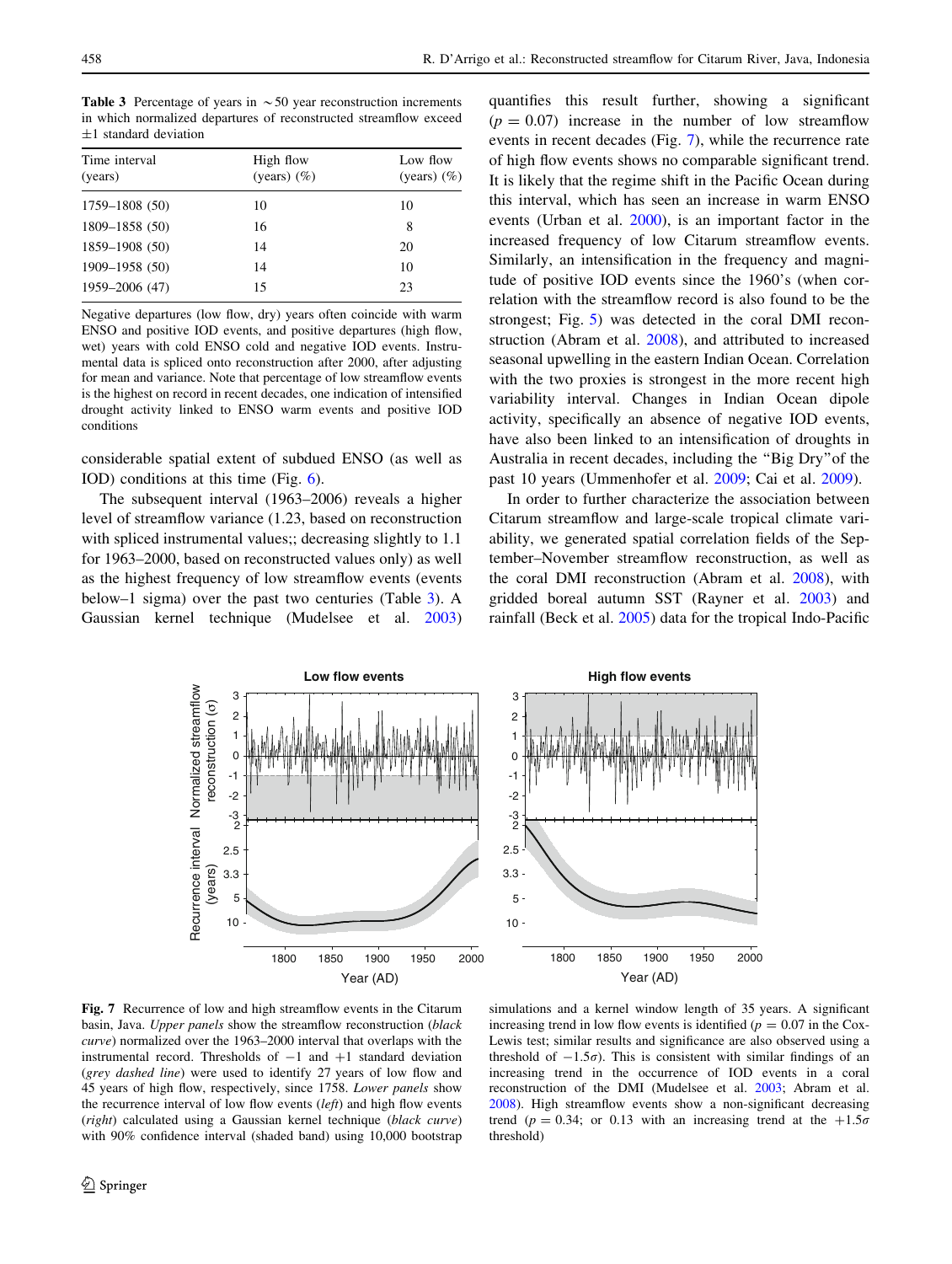<span id="page-8-0"></span>

Fig. 8 Spatial correlation plots for Citarum streamflow (left) and coral DMI of Abram et al. ([2008\)](#page-9-0) (right) based on tree-ring and coral proxies, respectively, for September–November season (streamflow) and month of August (DMI; correlations were similar but slightly lower for other months or seasons) with gridded September–October HADISST (Rayner et al. [2003\)](#page-10-0) and Vasclim rainfall (Beck et al. [2005\)](#page-9-0); correlations were slightly higher for this season). Top panels  $(a, e)$ : SST, recent interval from 1960 to 2006, second panels  $(b, f)$ :

Oceans (Fig. 8). Comparisons were made with SST's for the recent period (A, E; 1960–2006, for which intensified positive dipole activity can be observed), the low variance period from 1920 to 1960 (B, F; when spatial correlations

SST, low variance period from 1920 to 1960, third panels (c, g): SST, extended interval from 1890 to 2006. Fourth panels (d, h): rainfall, over available period from 1951 to 2000. Results show closely similar climate signatures in the two proxies: correlations between the treering and coral reconstructions are  $-0.62$  for 1960–2006 (0.0000,  $n = 47$ ; -0.20 for 1920-1960 (ns;  $n = 41$ ); -0.39 for 1890-2006 (0.0000,  $n = 117$ ). Sign of coral DMI reversed for comparison. Figure generated using KNMI Climate Explorer

are considerably weakened), and a longer common interval from 1890 to 2006 (C, G). Comparisons with rainfall were made for the interval since 1951 (D, H). The results reveal a common, large-scale signal in the coral and tree-ring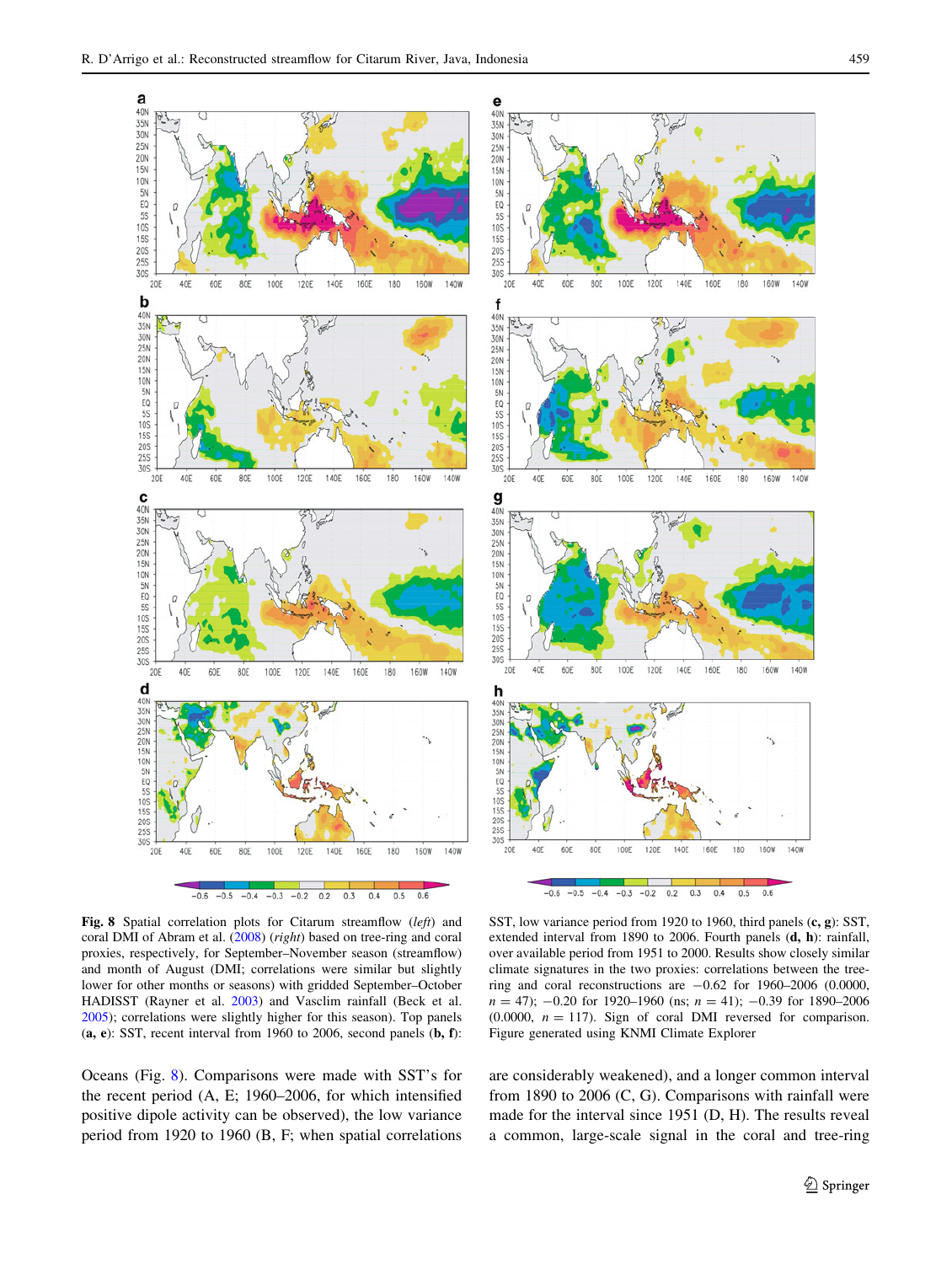<span id="page-9-0"></span>proxies that is closely linked to tropical Pacific and Indian Ocean climate variability and to the ENSO, IOD and Asian monsoon systems during this boreal autumn season. As expected, SST correlations with the proxies are strongest during the most recent period (Fig. [8a](#page-8-0), e) of highest replication and quality of proxy and instrumental data. Correlations are weakest for the low variance 1920–1960 interval (Fig. [8b](#page-8-0), f), although some evidence of ENSO and IO dipole-type structure can still be observed. Large-scale climate signals are moderate over the longest interval of comparison relative to recent decades (Fig. [8](#page-8-0)c, g). The tree-ring and coral records also reveal quite similar spatial patterns with rainfall over the land areas surrounding the tropical Indian Ocean, reflecting the tendency for drought to occur over the Indonesian Archipelago. Australia and India, when there are wetter conditions over east Africa and the Arabian Peninsula during ENSO warm events and IOD events (Fig. [8](#page-8-0)d, h).

# 4 Conclusions

A long-term perspective on past streamflow variability has been provided by the tree-ring reconstruction for the Citarum River, west Java, Indonesia, one of the first such high-resolution proxy reconstructions for Indonesia and for monsoon Asia as a whole (Figs. [1,](#page-1-0) [2](#page-1-0)). Although the instrumental observations used for calibration and verification testing are limited in length, and proxy availability and model quality decline back in time, model statistics are reasonably robust over the more recent period of the reconstruction and provides some climatic information even back to the weaker, earlier part of the record. The reconstruction substantially extends the short streamflow record for the region, by several centuries. It displays sensitivity to both tropical Pacific and Indian Ocean climate conditions, as illustrated by the spatial correlation fields with large-scale SST and rainfall data for the region (Fig. [8](#page-8-0)). Over the common period, comparison with Niño 3.4 SSTs indicates a very weak correlation from 1920 to 1960, a time of unusually low (nearly quiescent) ENSO activity which is also evident in the trans-Indian Ocean coral DMI (Abram et al. 2008) and in tropical Pacific coral records (Urban et al. [2000](#page-10-0)). Our results indicate that the apparent weakening of the ENSO-IOD system that occurred at this time was unusual, and possibly unique, in the context of the past two centuries. It has been hypothesized that future greenhouse warming may lead to further intensification of tropical climate variability (Abram et al. 2008), and our results demonstrate that this could have serious implications for water resources in the Indonesian archipelago, including the Citarum basin.

This streamflow reconstruction adds to the network of proxy records and reconstructions being generated from across monsoon Asia (e.g. Buckley et al. [2006\)](#page-10-0). The temporal and spatial coverage of this network is improving and will prove useful for eventual multiproxy studies that investigate ENSO evolution and behavior in the tropical Indo-Pacific region. In particular, this record might provide a useful verification tool for historical climate data rescued from historical archives (e.g. Atmospheric Circulation Reconstructions over the Earth, or ACRE, [http://www.](http://www.met-acre.org/Home) [met-acre.org/Home](http://www.met-acre.org/Home)). A multiproxy approach using tree rings, corals, and other proxies can be integrated with historical data to considerably aid understanding of the spatiotemporal evolution of ENSO, its stationarity over time and its teleconnections.

Acknowledgments This project was funded by the National Science Foundation's Paleoclimate program, Grant No. OCE 04-02474. We thank Dr. Rizaldi Boer of Bogor National University, Java Indonesia, for providing the streamflow data. We very much appreciate the comments of the reviewers, which have significantly improved the manuscript. LDEO Contribution Number 7312.

#### References

- Abram N, Gagen M, Liu Z, Hantoro W, McCulloch M, Suwargadi B (2007) Seasonal characteristics of the Indian Ocean Dipole during the Holocene epoch. Nature 445:299–302
- Abram N, Gagan M, Cole J, Hantoro W, Mudelsee M (2008) Recent intensification of tropical climate variability in the Indian Ocean. Nat Geosci 1:849–853. doi[:10.1038/ngeo357](http://dx.doi.org/10.1038/ngeo357)
- Akkemik U, D'Arrigo R, Cherubini P, Kose N, Jacoby G (2008) Treering reconstructions of precipitation and streamflow for northwestern Turkey. Int J Climatol 28:173–183
- Aldrian E, Susanto D (2003) Identification of three dominant rainfall regions within Indonesia and their relationship to sea surface temperature. Int J Climatol 23:1435–1452
- Allan R (2000) ENSO and climatic variability in the past 150 years. In: Diaz H, Markgraf V (eds) ENSO: multiscale variability and global and regional impacts. Cambridge University Press, Cambridge, pp 3–55
- Aqil M, Kita I, Yano A, Nishiyama S (2007) Analysis and prediction of flow from local source in a river basin using a neuro-fuzzy modeling tool. J Environ Manag 85:215–223
- Ashok K, Guan Z, Yamagata T (2007) Impact of the Indian Ocean Dipole on the relationship between the Indian monsoon rainfall and ENSO. Geophys Res Lett 28:4499–4502
- Asian Institute of Technology Report on the Workshop on Climate Risk Management in Southeast Asia. July 18–21, 2005. Asian Disaster Preparedness Center, Bangkok, Thailand, and IRI, Columbia University
- Bates B, Kundzewicz Z, Wu S, Palutikof J (eds) (2008) IPCC technical paper on climate change and water. IPCC Secretariat, Geneva, p 210
- Beck C, Grieser J, Rudolf B (2005) A new monthly precipitation climatology for the global land areas for the period 1951–2000. Climate Status Report 2004. German Weather Service, Offenbach, pp 181–190
- Boer R (2007) Climate risk management in rice production system: Indonesian case. In: Managing risks of a changing climate to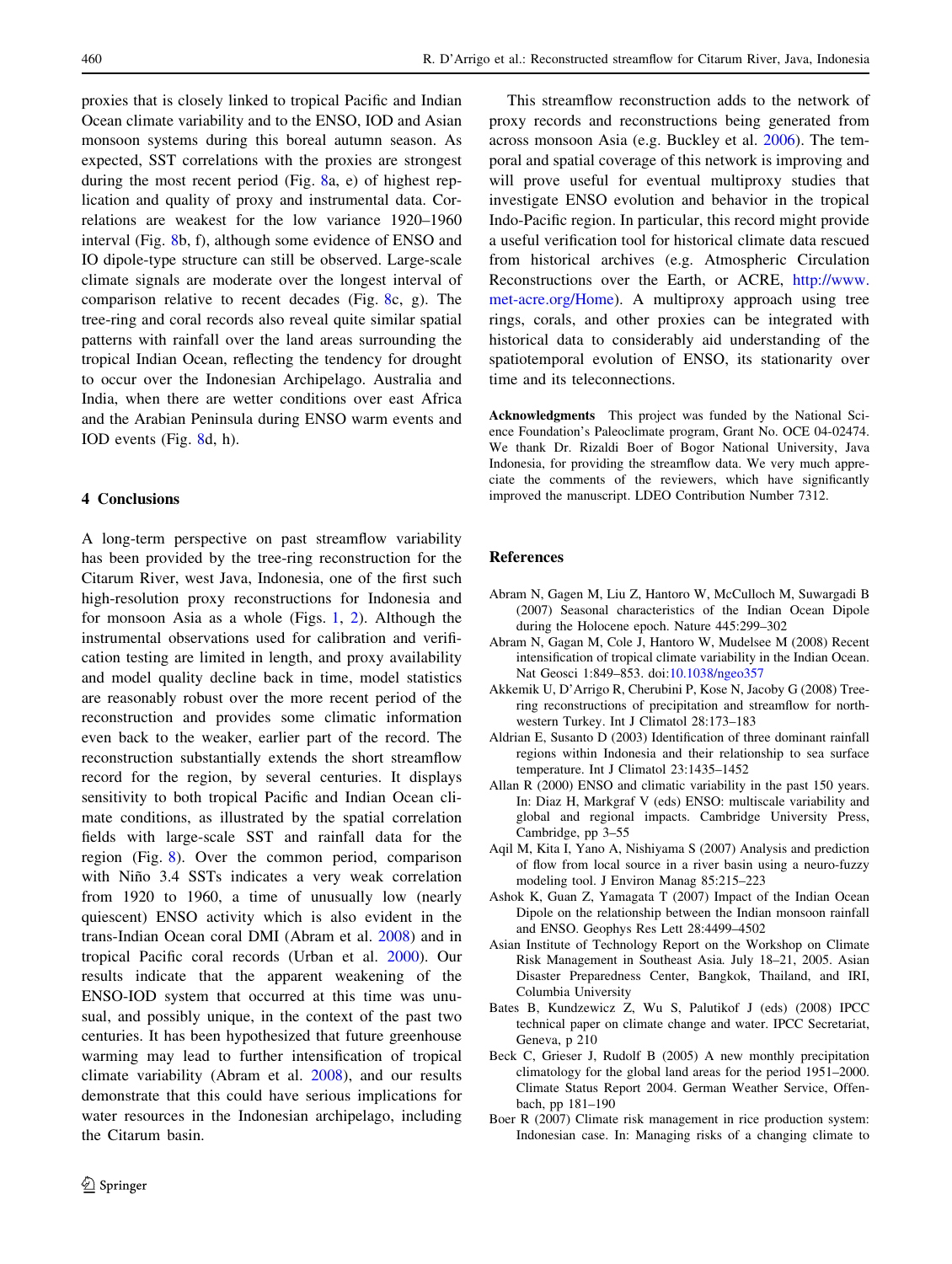<span id="page-10-0"></span>support development: Asia regional workshop, 23–26 April 2007, Kathmandu, Nepal

- Boer R, Martinus D, Faqih A, Dasanto B (2004) Impact of land use and climate changes on streamflow at Citarum watershed. Proceedings of the 2nd AIACC regional workshop for Asia and the Pacific, 2–5 November 2004, Traders Hotel, 3001 Roxas Blvd., Pasay City, Manila, Philippines
- Boer R, Dasanto B, Perdinan, Martinus D (2005) Hydrology Balance of Citarum Watersheds under Current and Future Climate. Technical Report of AIACC Project 'integrated assessment of climate change impacts, adaptation and vulnerability in watershed areas and communities in Southeast Asia (AIACC AS21): Indonesia component
- Boer R, Sutardi, Hilman D (2007) Indonesia Country Report, climate variability and climate changes and their implication. Government of the Republic of Indonesia, Jakarta
- Brown J, Lynch A, Marshall A (2009) Variability of the Indian Ocean dipole in coupled model paleoclimate simulations. JGR Atmospheres
- Buckley B, D'Arrigo R, Cook E, Jacoby G, Wright W (2006) Progress in the study of Asian monsoon climate dynamics using dendrochronology. ESH-PAGES Newsletter
- Cai W, Cowan T, Sullivan A (2009) Recent unprecedented skewness towards positive Indian Ocean Dipole occurrences and their impact on Australian rainfall. Geophys Res Lett (in press)
- Cleaveland M (2000) A 963-year reconstruction of summer (JJA) streamflow in the White River, Arkansas, USA, from tree rings. Holocene 10:33–41
- Cook E (1985) A time series analysis approach to tree-ring standardization. Ph.D. thesis, University of Arizona
- Cook E, Kairiukstis L (1990) Methods of dendrochronology. Kluwer, Dordrecht
- Cook E, Peters K (1997) Calculating unbiased tree-ring indices for the study of climatic and environmental change. Holocene 7:361– 370
- Cook E, D'Arrigo R, Mann M (2002) A well-verified, multiproxy reconstruction of the winter North Atlantic Oscillation index since A.D. 1400. J Clim 15:1754–1764
- D'Arrigo R, Wilson R (2008) El Niño and Indian Ocean influences on Indonesian drought: implications for forecasting rainfall and crop productivity. Int J Clim 28:611–616. doi[:10.1002/joc.1654](http://dx.doi.org/10.1002/joc.1654)
- D'Arrigo R, Wilson R, Palmer J, Krusic P, Curtis A, Sakulich J, Bijaksana S, Zulaikah S, Ngkoimani O, Tudhope A (2006a) Reconstructed Indonesian warm pool SSTs from tree rings and corals: linkages with ENSO and the Asian monsoon. Paleoceanography 21:PA3005. doi[:10.1029/2005PA001256](http://dx.doi.org/10.1029/2005PA001256)
- D'Arrigo R, Wilson R, Palmer J, Krusic P, Curtis A, Sakulich J, Bijaksana S, Zulaikah S, Ngkoimani O (2006b) Monsoon drought over Java, Indonesia during the past two centuries. Geophys Res Lett 33:L04709. doi[:10.1029/2005GL025465](http://dx.doi.org/10.1029/2005GL025465)
- D'Arrigo R, Allan R, Wilson R, Palmer J, Sakulich J, Smerdon J, Bijaksana S, Ngkoimani L (2008) Pacific and Indian Ocean climate signals in a tree-ring record of Java monsoon drought. Int J Climatol 28:1889–1901
- Dai A, Trenberth K, Qian T (2004) A global data set of Palmer Drought Severity Index for 1870–2002: relationship with soil moisture and effects of surface warming. J. Hydrometeorol 5:1117–1130
- Field R, Van der Werf G, Shen S (2009) Human amplification of drought-induced biomass burning in Indonesia since 1960. Nat Geosci 2:185–188. doi:[10.1038/NGE0443](http://dx.doi.org/10.1038/NGE0443)
- Fritts H (1976) Tree rings and climate. Academic Press, New York
- Gao X, Chen F, Cook E, Jacoby G, Yang M, Li J (2006) Streamflow variations of the Yellow River over the past 593 years in western China reconstructed from tree rings. Water Resour Res 43:W06434. doi[:10.1029/2006WR005705](http://dx.doi.org/10.1029/2006WR005705)
- Haylock M, McBride J (2001) Spatial coherence and predictability of Indonesian wet season rainfall. J Clim 14:2887–3882
- Hendy E, Gagan M, Lough J (2003) Chronological control of coral records using luminescent lines and evidence for non-stationary ENSO teleconnections in Northeast Australia. Holocene 13:187– 199
- Kaplan A, Cane M, Kushnir Y, Clement A, Blumenthal M, Rajagopalan B (1998) Analyses of global sea surface temperature 1856–1991. J Geophys Res Oceans 103:18567–18589
- Kestin T, Karoly D, Yano J, Rayner N (1998) Time-frequency variability of ENSO and stochastic simulations. J Clim 11:2258– 2272
- Knutson T, Kaplan A, Rayner N (1999) A note on 20th century equatorial Pacific sea surface temperatures. August 26, 1999. Geophysical fluid dynamics laboratory (GFDL) report. [http://](http://www.gfdl.noaa.gov/a-note-on-20th-century-equatorial-pacific-sea-surface-temperatures) [www.gfdl.noaa.gov/a-note-on-20th-century-equatorial-pacific-sea](http://www.gfdl.noaa.gov/a-note-on-20th-century-equatorial-pacific-sea-surface-temperatures)[surface-temperatures](http://www.gfdl.noaa.gov/a-note-on-20th-century-equatorial-pacific-sea-surface-temperatures)
- Lasco R et al (2004) An integrated assessment of climate change impacts, adaptation and vulnerability in watershed areas and communities of Southeast Asia. (AIACC AS21). Semi-annual report, July–December
- Meko D, Therrell M, Baisan C, Hughes M (2001) Sacramento river flow reconstructed to AD 869 from Tree rings. J Am Water Resour Assoc 37:1029–1040
- Mudelsee M, Borngen M, Tetzlaff G, Grunewald U (2003) No upward trends in the occurrence of extreme floods in central Europe. Nature 425:166–169
- Naylor R, Battisti D, Vimont D, Falcon W, Burke M (2007) Assessing risks of climate variability and climate change for Indonesian rice agriculture. Proc Natl Acad Sci USA 104:7752–7757
- NOAA (2009) Climate Program Office International Research Institute for Climate and Society, February 2009. [http://climate.](http://climate.noaa.gov/) [noaa.gov/](http://climate.noaa.gov/)
- Overpeck J, Cole J (2007) Lessons from a distant monsoon. Nature 445:270–271
- Pederson N, Jacoby G, D'Arrigo R, Buckley B (2001) Hydrometeorological reconstructions for northeastern Mongolia derived from tree rings: 1651–1995. J Clim 14:872–881
- Rayner N, Parker D, Horton E, Folland C, Alexander L, Rowell D, Kent E, Kaplan A (2003) Global analyses of sea surface temperature sea ice, and night marine air temperature since the late 19th century. J Geophys Res 108(D14):4407
- Rayner N, Brohan P, Parker D, Folland C, Kennedy J, Vanicek M, Ansell T, Tett S (2006) Improved analyses of changes and uncertainties in sea surface temperature measured in situ since the mid-nineteenth century: the HadSST2 data set. J Clim 19:446–469
- Saji N, Goswami B, Vinayachandran P, Yamagata T (1999) A dipole mode in the tropical Indian Ocean. Nature 401:360–363
- Santoso H, Warrick R (2003) An integrated system Indoclim for examining the impacts of changes in land use and climate on the quantity and variability of streamflows in the Upper Citarum River Basin, Indonesia. Environ Inform Archiv 1:175–189
- Stockton C, Jacoby G (1976) Long-term surface water supply and streamflow trends in the Upper Colorado River Basin, Lake Powell Research Project, Bulletin No. 18, National Science Foundation, 70 pp
- Torrence C, Webster P (1999) Interdecadal changes in the ENSOmonsoon system. J Clim 12:2679–2690
- Ummenhofer C, England M, McIntosh P, Meyers G, Pook M, Risbey J, Gupta A, Taschetto A (2009) What causes southeast Australia's worst droughts? Geophys Res Lett 36:L04706. doi: [10.1029/2008GL036801](http://dx.doi.org/10.1029/2008GL036801)
- Urban F, Cole J, Overpeck J (2000) Influence of mean climate change on climate variability from a 155-year tropical Pacific coral record. Nature 407:989–993